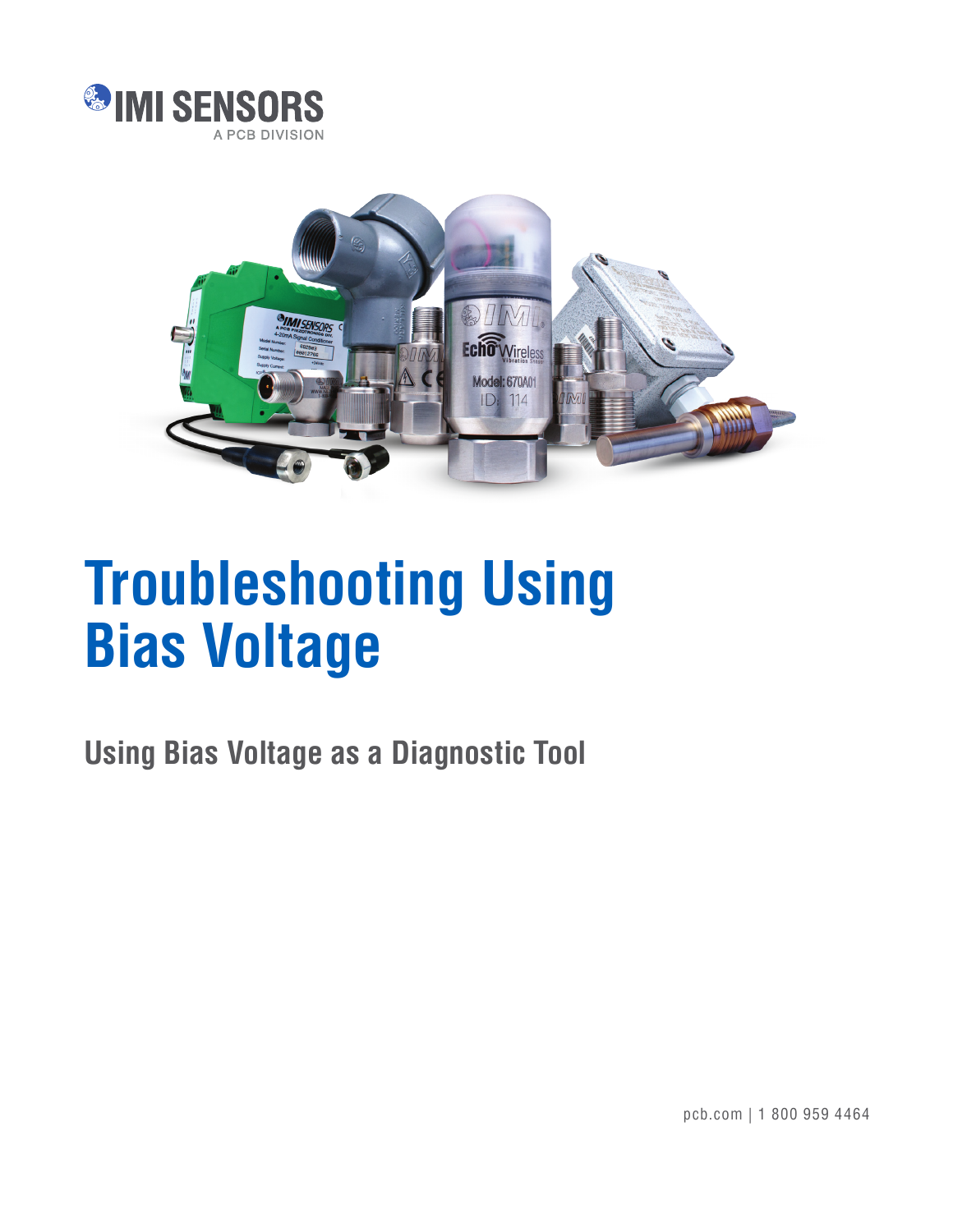## **Troubleshooting Using Bias Voltage**

Using Bias Voltage as a Diagnostic Tool

Piezoelectric sensors are dynamic measuring equipment. They use piezoelectric sensing elements to convert or transduce the mechanical phenomena to an electrical signal. The mechanical parameter may be force, pressure, or vibration. The raw electrical signal from a piezoelectric element is a high impedance charge signal. This charge signal is normally converted to a low impedance voltage signal by either an external charge amplifier or an external voltage amplifier. The cables between the charge sensor and the amplifier must be high quality, low noise cable and must be kept as short as possible.

Internally amplified sensors, or ICP<sup>®</sup> sensors, employ miniature amplifiers to convert the high impedance charge signal into a low impedance voltage signal. These amplifiers are internal to the sensor and therefore do not require low noise cables or external amplifiers. These amplifiers have set gain so that output sensitivities are standardized.

ICP® sensors are two wire sensors. They are powered with a constant current DC source. The power supply is typically 18 to 30 volts DC current limited via a constant current diode between 2 and 20 mA. Typical battery operated supplies offer 2 mA of constant current to extend battery life while continuous monitoring systems offer more current in order to drive longer cables.

The signal output of an ICP® sensor is a low impedance voltage signal proportional to the dynamic measurement such as force, pressure, or vibration. This voltage signal is carried on a DC bias voltage. The AC dynamic signal is superimposed on the DC bias voltage and is allowed to swing between the supply voltage and ground. Unlike an operational amplifier (Op Amp) that requires a plus and minus supply and allows the signal to "ride" on ground and "swing" between the plus and minus "rails," the ICP® sensor requires the output signal to be DC biased.

This DC bias voltage is an excellent diagnostic tool. The voltage provides a means of verifying that the amplifier is "turned on." Typical input/output power supplies will block this DC bias voltage at the output via a blocking capacitor in order to AC couple the signal to readout devices. By "teeing" off the input into a DC volt meter, the bias voltage can be measured. While measuring the supply voltage, the bias voltage can be measured after the sensor is plugged in. If the meter stays at supply, something in the system is open or not connected. If the meter reads "O," something in the system is shorted. If the meter reads approximately one-half the supply voltage, then the sensor and cabling are functioning properly.